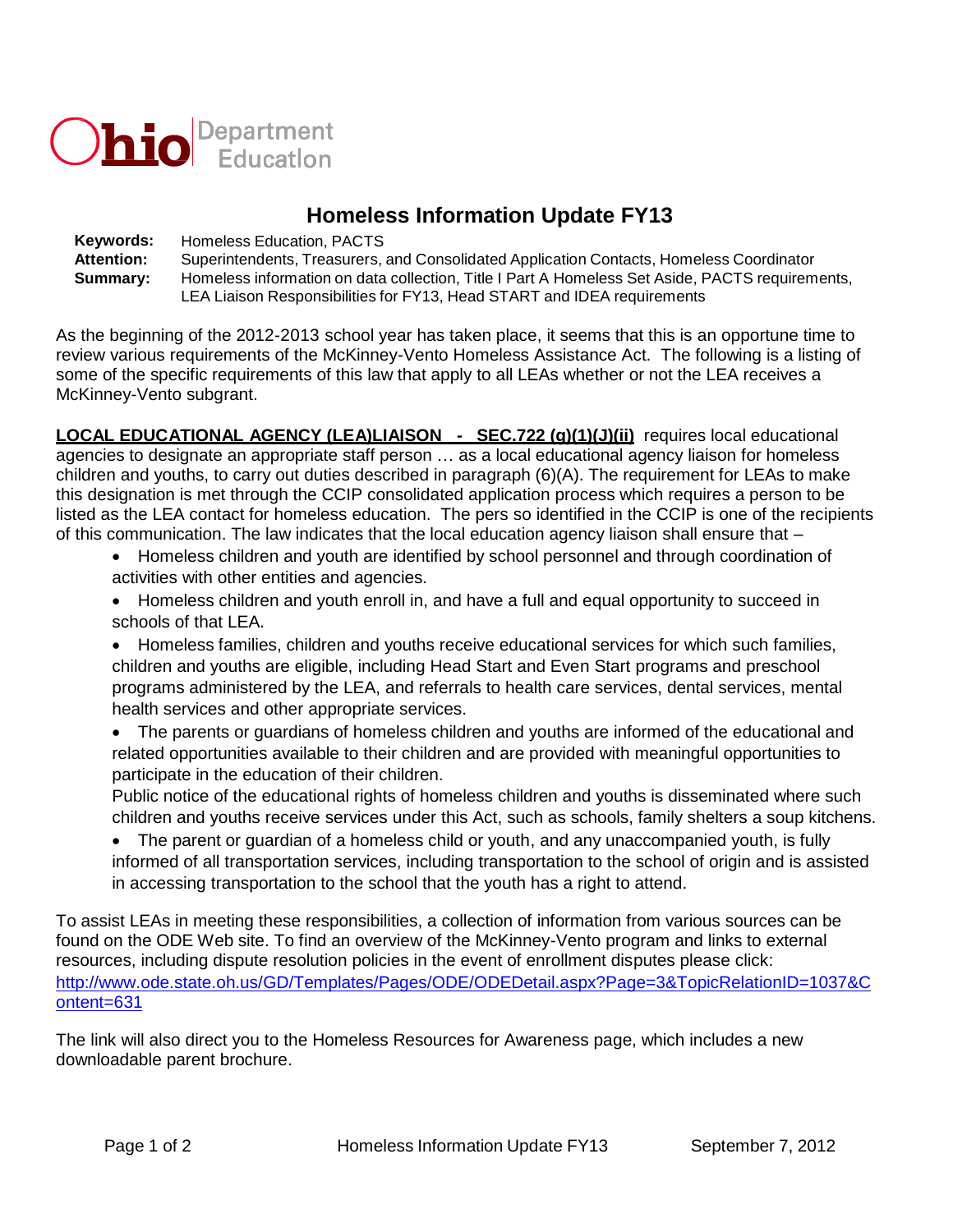# **OHIO HOMELESS EDUCATION WORKSHOP**

A full day workshop focusing on Homeless Education is scheduled for Wednesday, October 10, 2012. Registration will begin at 8:30 a.m. The workshop will begin at 9:00 a.m. and conclude at 3:30 p.m. It will be held at the Hyatt Regency at the Greater Columbus Convention Center 350 North High Street, Columbus, Ohio.

This workshop is a preconference event for the Ohio Association of Administrators of State and Federal Education Programs (OAASFEP) Fall Coordinators Meeting. Featured speakers include Barbara Duffield, Policy Director of the National Association for the Education of Homeless Children and Youth (NAEHCY) from Washington D.C. will provide federal updates along with a basic review of the McKinney-Vento Homeless Assistance Act. Ted Williams, "*the man with the Golden Voice*" a former homeless individual will share his story of having spent seventeen years in homelessness and the challenges he has faced. In addition, state updates will be provided and discussion time given to address specific issues related to homeless education, data collection and the impact of poverty on unaccompanied youth.

### **Registration for the McKinney-Vento Homeless Workshop:**

To register for this workshop please email the names of participants and their email address to Tom Dannis at [Tom.Dannis@education.ohio.gov](mailto:Tom.Dannis@education.ohio.gov) . Participants in the McKinney-Vento Homeless Education Workshop will need to cover their costs including parking, lunch and lodging if needed.

### **PROGRAM AUDIT AND COMPLIANCE TRACKING SYSTEM (PACTS)**

The requirements of the McKinney-Vento Homeless Assistance Act for all LEAs are part of the PACTS review system. Districts will find review items within the Self Evaluation addressing these requirements. Additionally, those involved in the telephone survey and the on-site review will find homeless considerations now included.

#### **TITLE I PART A SET ASIDE (EDUCATION OF HOMELESS CHILDREN AND YOUTH)**

Below is a copy of CCIP Note # 78 explaining this required set aside within the CCIP. It can also be downloaded at the following link:

<https://ccip.ode.state.oh.us/DocumentLibrary/ViewDocument.aspx?DocumentKey=887>

#### **CCIP Note #78**

## **Center for School Improvement, Office of Federal Programs**

Page 1 of 1 CCIP Note # 78 June 29, 2006

## **Title I Part A Set Asides (Education of Homeless Children & Youth)**

NCLB SECTION 1113(C)(3)(A) requires districts to reserve funds to provide services to homeless children who are not attending a participating Title I schools. These services must be comparable t the services the district provides to children in Title I schools.

In keeping with these statutory requirements, all local education agencies receiving Title I allocatio must "set aside" an amount equal to the estimated number of homeless children and youth in non- Title I served buildings or grade spans times the "Per Pupil Amount" as indicated on the "School Allocation PPA List" page in the CCIP. Districts not identifying any homeless children and youth in non-Title I served buildings or grade spans must set aside an amount equal to one student at the listed Per Pupil Amount. (The estimate should be a full-time equivalent number for the previous school year - i.e. two homeless students having attended for ½ of the school year would equal one full time equivalent) This required set aside amount is to be entered in the "Homeless" category on the "Set Asides" page in the CCIP.

## **HEAD START and INDIVIDUALS with DISABILITIES EDUCATION (IDEA)**

Please note that the servicing of students experiencing homelessness is included in the reauthorization of both Head Start and IDEA. Both acts include a definition of homelessness that matches the definition of